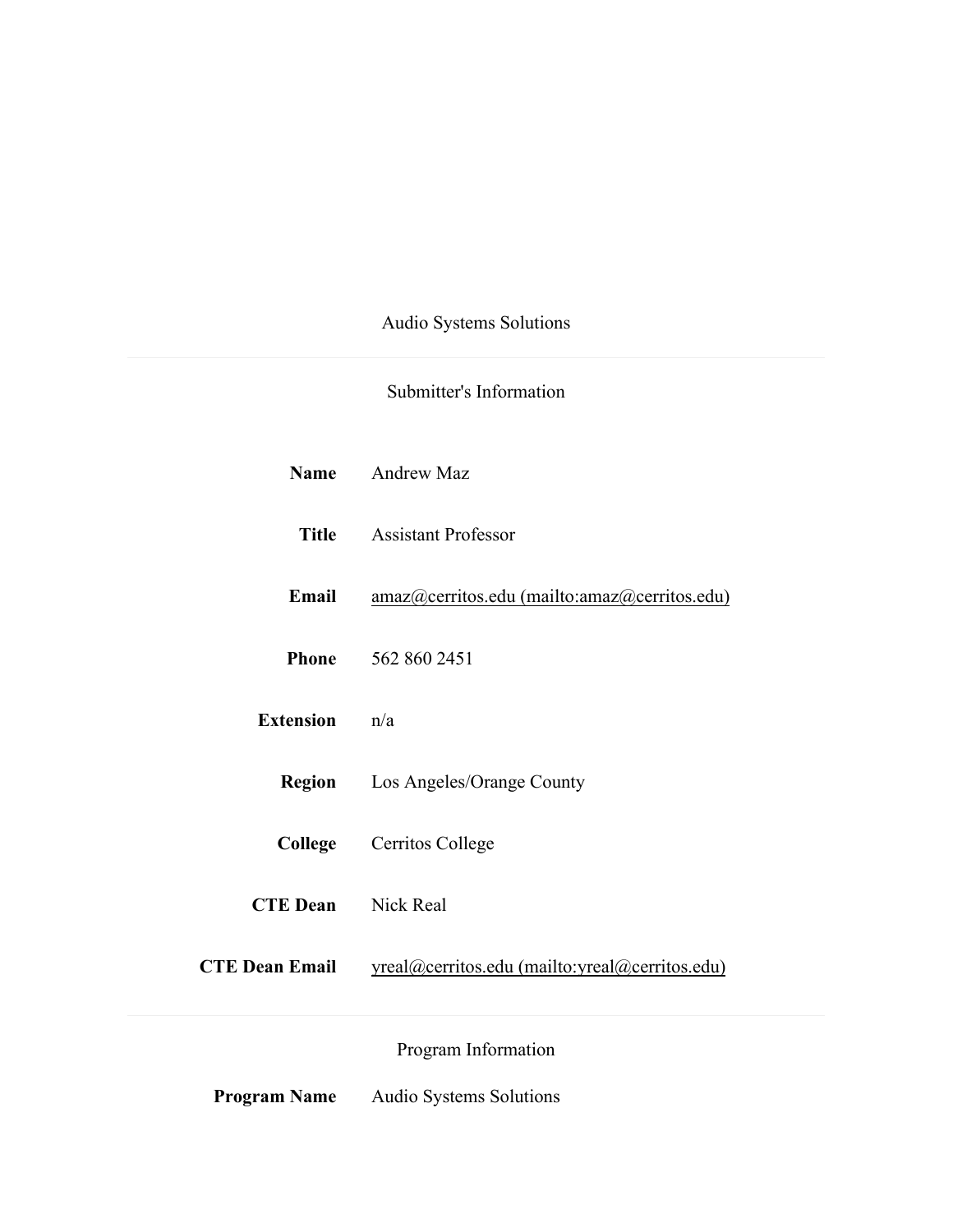| <b>Projected Start Date</b>                 | 2018-08-13                                                                                                                                                                                                                                                                                                                                                                                                                                                                                                                                                                                                                                                                                                                                                                                                                                                                                                                                                                                                                                                                                    |
|---------------------------------------------|-----------------------------------------------------------------------------------------------------------------------------------------------------------------------------------------------------------------------------------------------------------------------------------------------------------------------------------------------------------------------------------------------------------------------------------------------------------------------------------------------------------------------------------------------------------------------------------------------------------------------------------------------------------------------------------------------------------------------------------------------------------------------------------------------------------------------------------------------------------------------------------------------------------------------------------------------------------------------------------------------------------------------------------------------------------------------------------------------|
| <b>Program Type(s)</b>                      | Certificate of Achievement 12-17 Semester (or 17-27<br>Quarter) Units                                                                                                                                                                                                                                                                                                                                                                                                                                                                                                                                                                                                                                                                                                                                                                                                                                                                                                                                                                                                                         |
| <b>Certificate Required</b><br><b>Units</b> | 15.5                                                                                                                                                                                                                                                                                                                                                                                                                                                                                                                                                                                                                                                                                                                                                                                                                                                                                                                                                                                                                                                                                          |
| <b>Units of Major Degree</b>                | n/a                                                                                                                                                                                                                                                                                                                                                                                                                                                                                                                                                                                                                                                                                                                                                                                                                                                                                                                                                                                                                                                                                           |
| <b>Total Units for Degree</b>               | n/a                                                                                                                                                                                                                                                                                                                                                                                                                                                                                                                                                                                                                                                                                                                                                                                                                                                                                                                                                                                                                                                                                           |
| <b>TOPs Code</b>                            | Commercial Music (100500)                                                                                                                                                                                                                                                                                                                                                                                                                                                                                                                                                                                                                                                                                                                                                                                                                                                                                                                                                                                                                                                                     |
| <b>Program Goals</b>                        | This 15.5-unit certificate will offer technical training for<br>students seeking careers in professional audio studios, film<br>studios, and game development workshops. Students will<br>receive professional, certified training in music recording,<br>audio networking and audio Digital Signal Processing<br>systems, as they apply to the recording, film, television, and<br>game industries. Students completing this certificate will be<br>prepared for entry-level positions such as audio technicians,<br>broadcast technicians, recording engineers, music editors,<br>dialog editors, and audio network technicians.<br>Designed for commercial music students seeking more<br>technical expertise, the Audio Systems Solutions Certificate<br>prepares individuals to work on the design and technical<br>aspects of the music industry. This program covers the<br>audio workflows, audio computer systems, and audio<br>networking. The goal is to encompass new audio<br>technologies and technical skills needed for the<br>advancements in audio design and distribution. |
| <b>Program Description</b>                  | The Audio Systems Solutions Certificate will prepare<br>students to design and implement audio network and DSP<br>solutions in professional environments. This 15.5-unit<br>certificate will train students how to create audio solutions                                                                                                                                                                                                                                                                                                                                                                                                                                                                                                                                                                                                                                                                                                                                                                                                                                                     |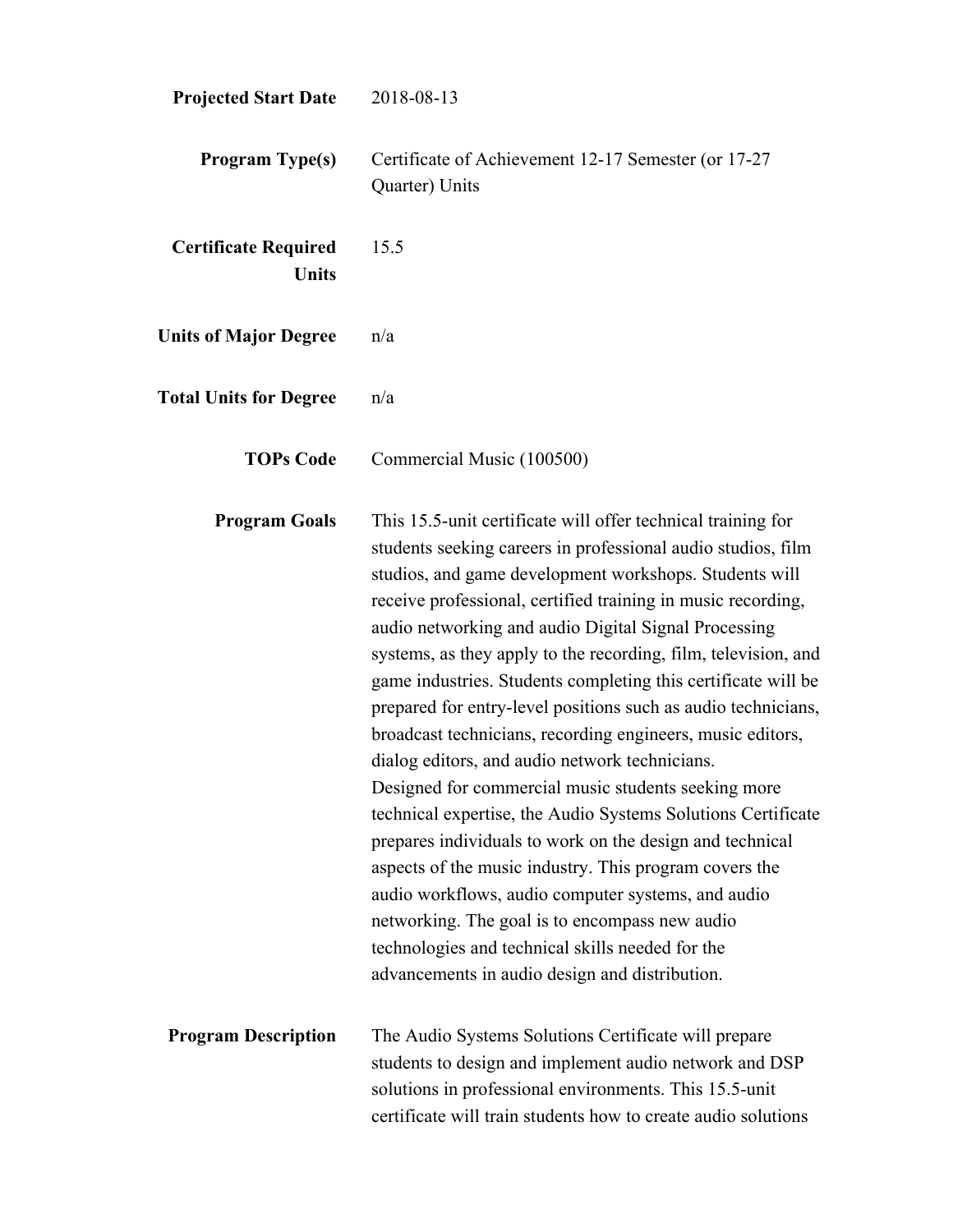|                             | for a variety of environments such as recording studios,<br>theaters, outdoor venues, and performance halls. Students<br>will engage in creating professional audio solutions for<br>these environments while integrating their experience with<br>analog and digital audio technologies.<br><b>Required Courses:</b><br>MUS 110 Music Technology Fundamentals - 3 units<br>MUS 135 This Business of Music - 3 units<br>MUS 145A Live Sound Techniques - 2.5 unites<br>MUS 146A Recording Technique - 2 units<br>MUS 146B Mixing Techniques - 2.5 units<br>MUS 157 Audio Systems Design - 2.5 units<br>Total Units - 15.5 |
|-----------------------------|---------------------------------------------------------------------------------------------------------------------------------------------------------------------------------------------------------------------------------------------------------------------------------------------------------------------------------------------------------------------------------------------------------------------------------------------------------------------------------------------------------------------------------------------------------------------------------------------------------------------------|
| <b>Program Requirements</b> | Semester One:<br>MUS 110 – Music Technology Fundamentals (3 units)<br>This course is a prerequisite course to Recording                                                                                                                                                                                                                                                                                                                                                                                                                                                                                                   |
|                             | Techniques (MUS 146a) and Electronic Synthesizers I                                                                                                                                                                                                                                                                                                                                                                                                                                                                                                                                                                       |
|                             | (MUS 144a). This course is required of commercial music                                                                                                                                                                                                                                                                                                                                                                                                                                                                                                                                                                   |
|                             | majors. The course covers the fundamental vocabulary,                                                                                                                                                                                                                                                                                                                                                                                                                                                                                                                                                                     |
|                             | techniques, concepts, and devices used in contemporary                                                                                                                                                                                                                                                                                                                                                                                                                                                                                                                                                                    |
|                             | music production and related media fields. This course                                                                                                                                                                                                                                                                                                                                                                                                                                                                                                                                                                    |
|                             | covers sound fundamentals, professional audio equipment,<br>computers, music production software, recording studios,                                                                                                                                                                                                                                                                                                                                                                                                                                                                                                      |
|                             | MIDI, electronic music, audio-visual productions, and film.                                                                                                                                                                                                                                                                                                                                                                                                                                                                                                                                                               |
|                             | Topics such as trade publications, relevant conventions, and                                                                                                                                                                                                                                                                                                                                                                                                                                                                                                                                                              |
|                             | employment opportunities are also discussed.                                                                                                                                                                                                                                                                                                                                                                                                                                                                                                                                                                              |
|                             | MUS 135 - This Business of Music (3 units)                                                                                                                                                                                                                                                                                                                                                                                                                                                                                                                                                                                |
|                             | This course focuses on the music business as it relates to                                                                                                                                                                                                                                                                                                                                                                                                                                                                                                                                                                |
|                             | the market place and job opportunities. It teaches the                                                                                                                                                                                                                                                                                                                                                                                                                                                                                                                                                                    |
|                             | student about the important jobs in the industry and their                                                                                                                                                                                                                                                                                                                                                                                                                                                                                                                                                                |
|                             | duties and responsibilities. Topics include the process of                                                                                                                                                                                                                                                                                                                                                                                                                                                                                                                                                                |
|                             | promotion, publicity, management, touring, recording,                                                                                                                                                                                                                                                                                                                                                                                                                                                                                                                                                                     |
|                             | contracts, accounting, artist relations and development,                                                                                                                                                                                                                                                                                                                                                                                                                                                                                                                                                                  |
|                             | marketing, advertising, copyrights, and related music fields.                                                                                                                                                                                                                                                                                                                                                                                                                                                                                                                                                             |
|                             | Semester Two:                                                                                                                                                                                                                                                                                                                                                                                                                                                                                                                                                                                                             |
|                             | MUS 146a – Recording Techniques (2 units)                                                                                                                                                                                                                                                                                                                                                                                                                                                                                                                                                                                 |
|                             | This course covers the methods of audio recording in studio                                                                                                                                                                                                                                                                                                                                                                                                                                                                                                                                                               |
|                             | and live environments. It includes the technical, as well as                                                                                                                                                                                                                                                                                                                                                                                                                                                                                                                                                              |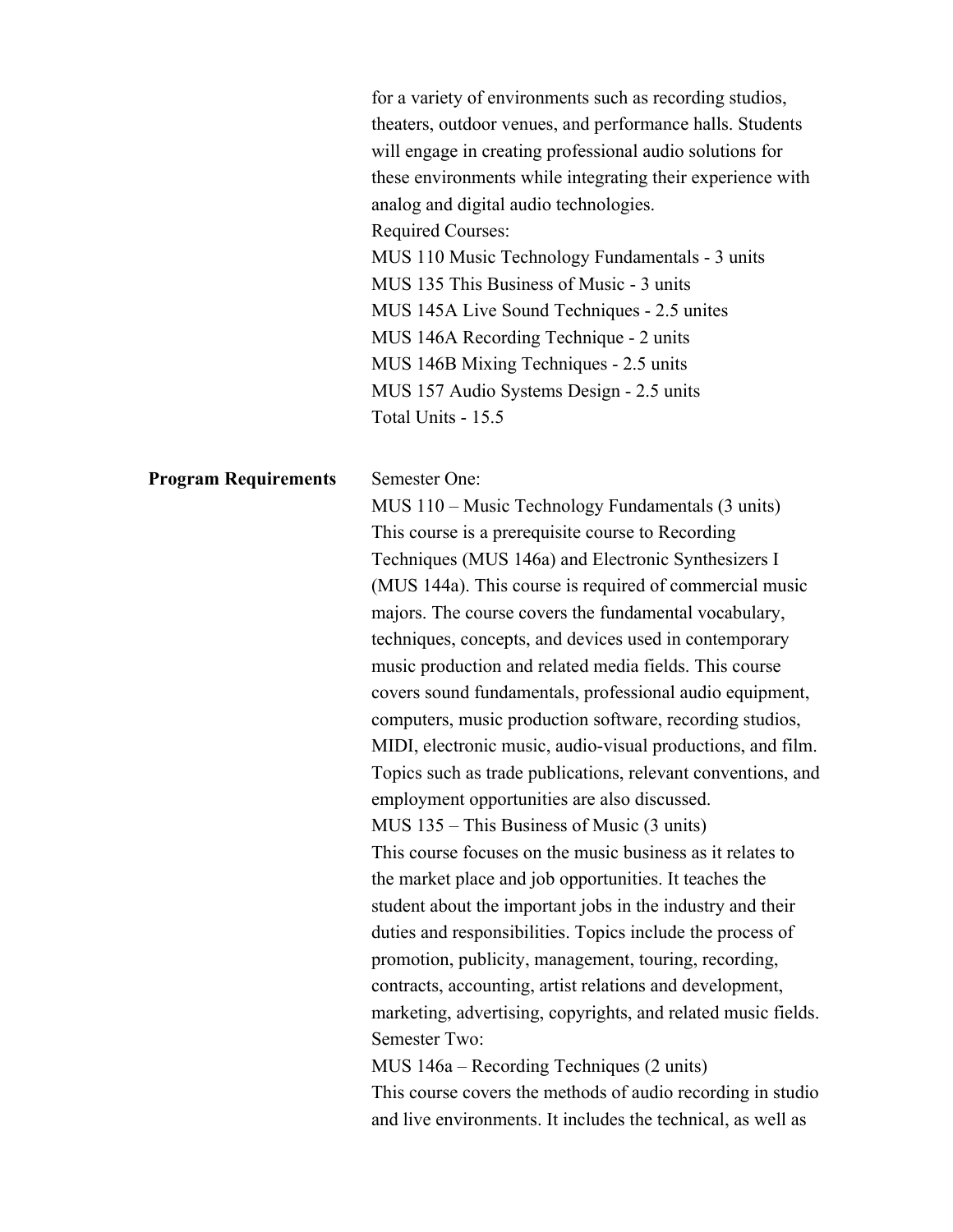the artistic, aspects of recording. Emphasis will be placed on the practical use of audio equipment both in a studio situation and on location. Several recordings will be required of all students. Individual lab time is provided. MUS 145A - Live Sound Techniques (2.5 units) This course provides an overview of live concert sound reinforcement. Topics include sound system theory and its application. The course covers individual sound system component operation, including microphones, mixers, effects, power amplifiers, and speaker systems. This course offers opportunities for hands-on experiences in troubleshooting, sound checking, and mixing sound for live performance applications. Students are expected to mix live performances.

Semester Three:

MUS 146b – Mixing Techniques (2.5 units) This course covers the methods of audio mixing in the studio, covering a variety of music genres. It includes the technical, as well as the artistic, aspects of mixing. Emphasis will be placed on the practical mixing strategies and techniques. Students will supervise at least one recording session and provide a mix of that session. Several mix projects in varying genres will be required of all students. Individual lab time is provided. Semester Four:

MUS 157 - Audio Systems Design (2.5 units) This course trains students to design, implement, and support professional audio systems for studio, theatrical, and outdoor venues. Topics include sound system theory and integration. The course covers analog, digital, and network sound system component design, operation, and diagnostics. This course offers opportunities for hands-on experiences in designing and implementing sound systems for a variety of situations. Students will create several projects for different audio environments.

**Program Projections** Students entering the Certificate program will receive a twoyear plan indicating which courses they will need to enroll in and when they will be offered. Beginning with the first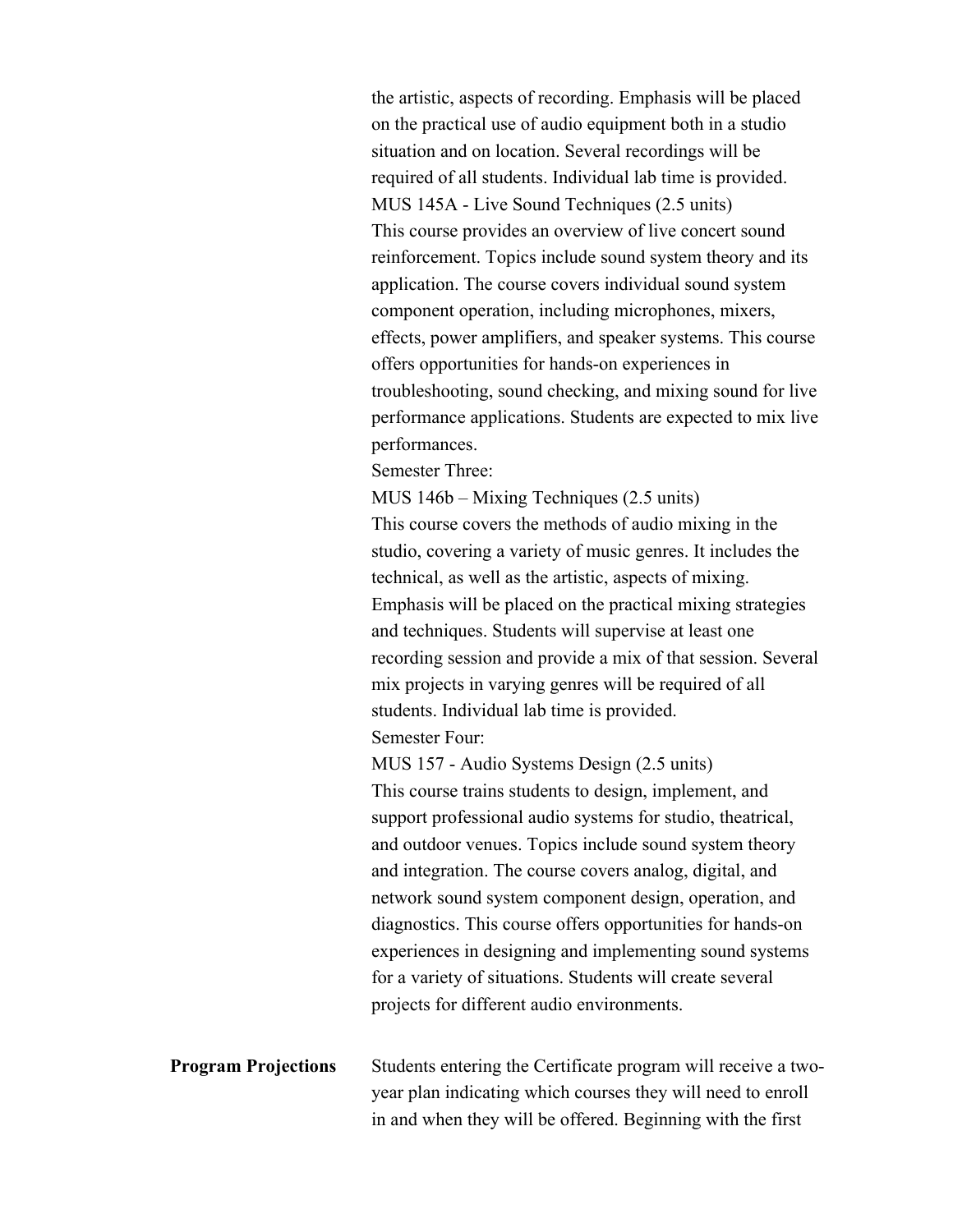course, MUS 110 – Music Technology Fundamentals, students will learn the program expectations and requirements. The remaining courses are structured so that skills acquired in one course pass to the next level. Providing students with a clear understanding of the Certificate from the onset will improve persistence in the program. The Music Department expects eight completers per year. Based upon discussions with students, Advisory Committee

Members, and other industry experts the Music Department anticipates conservative enrollments in the Audio Systems Solutions Certificate Program, with five to six certificate completers each year once the program has matured. The Certificate is a two-year program with the first group of students completing in Spring 2020

| Labor Market      | Download Commercial Music Cerritos Oct17.pdf            |  |  |
|-------------------|---------------------------------------------------------|--|--|
| Information       | (/storage/lmi/137--Commercial Music Cerritos Oct17.pdf) |  |  |
| <b>Created At</b> | $01/28/18$ - 02:01 PM                                   |  |  |
| <b>Status</b>     | Recommended                                             |  |  |

Los Angeles/Orange County Region Specific Questions

| <b>District</b> Cerritos     |                                 |
|------------------------------|---------------------------------|
|                              | <b>College</b> Cerritos College |
| <b>CRLC Member</b> Nick Real |                                 |
| Email                        | yreal@cerritos.edu              |
| Phone                        | $(562)860-2451$ ext. 2903       |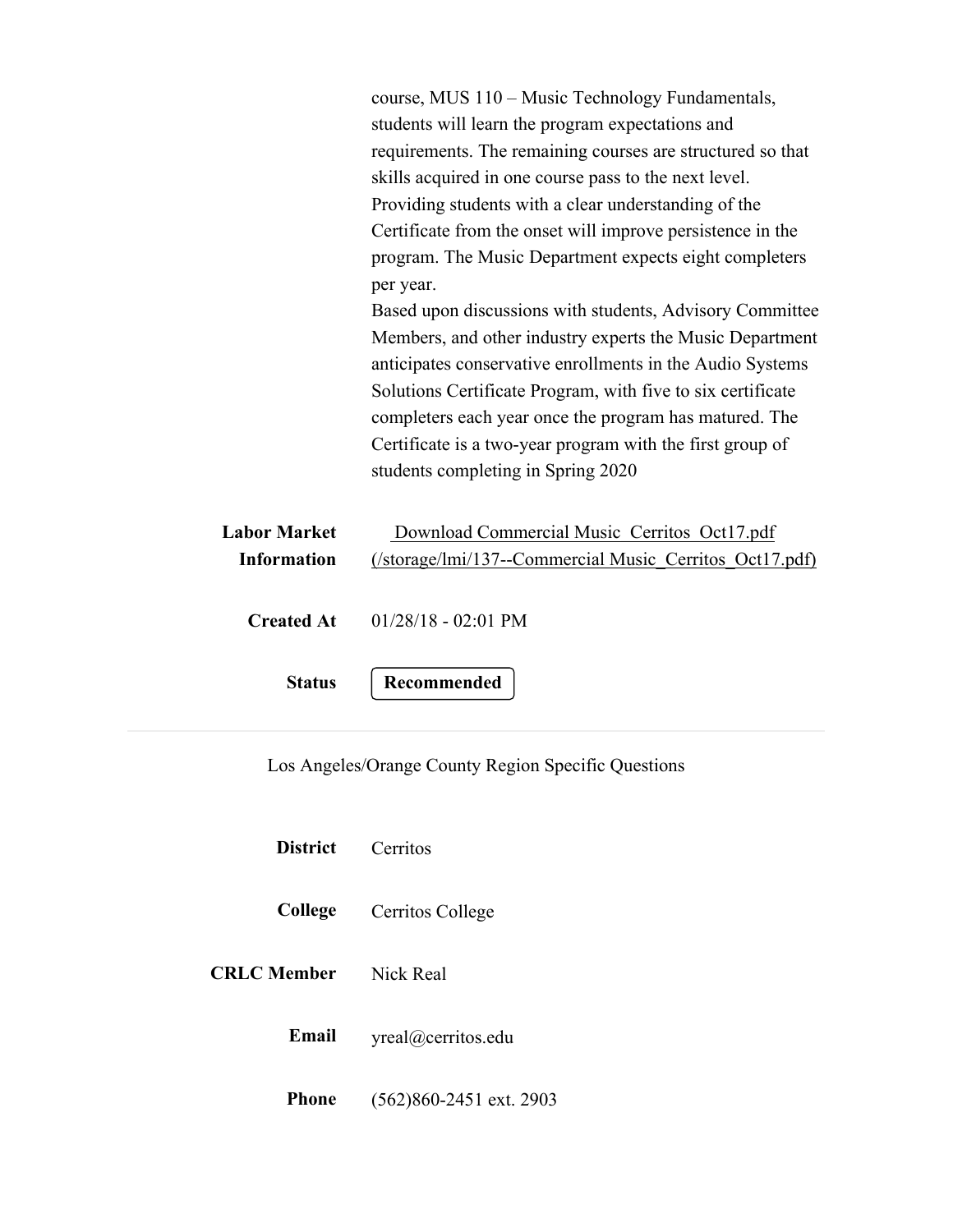| <b>Reason for approval</b><br>request                                                                 | New Program                                                                                                                                                                                                                                                                                                                                                                                                                                                                                                     |
|-------------------------------------------------------------------------------------------------------|-----------------------------------------------------------------------------------------------------------------------------------------------------------------------------------------------------------------------------------------------------------------------------------------------------------------------------------------------------------------------------------------------------------------------------------------------------------------------------------------------------------------|
| Place of program in<br>college's<br>curriculum/similar<br>program                                     | The Audio Systems Solutions Certificate is a unique<br>program to Cerritos College. It is expected that students<br>from other disciplines will become interested in the course<br>offerings. Students from the Film and Theater departments<br>are enrolling in Commercial Music courses because they<br>see the value of the content being taught and can apply it to<br>their specific needs. This program will provide students<br>from other disciplines the opportunity to explore new<br>career options. |
| Similar programs at other<br>colleges in the Los<br><b>Angeles and Orange</b><br><b>County Region</b> | This program is unique to the Los Angeles and Orange<br>County area with no other community college offering this<br>type of certificate. This program enhances traditional<br>recording and music production, by including emerging<br>audio technologies to its curriculum as well as technical<br>design elements involving computers and networking.<br>Students earning this certificate will also have the<br>opportunity to earn industry credentials.                                                   |
| <b>Annual Enrollment</b><br>projects (non-duplicative)                                                | The Commercial Music program enrolls 20-25 students<br>annually. It is expected that students will complete the<br>certificate to enhance the training they receive from the<br>other degrees offered.                                                                                                                                                                                                                                                                                                          |
| <b>Advisory Minutes</b>                                                                               | Download Cerritos Advisory Board Minutes FA<br>2017.pdf (/storage/Los Angeles/Orange County/137-154-<br>379-Cerritos Advisory Board Minutes FA 2017.pdf)                                                                                                                                                                                                                                                                                                                                                        |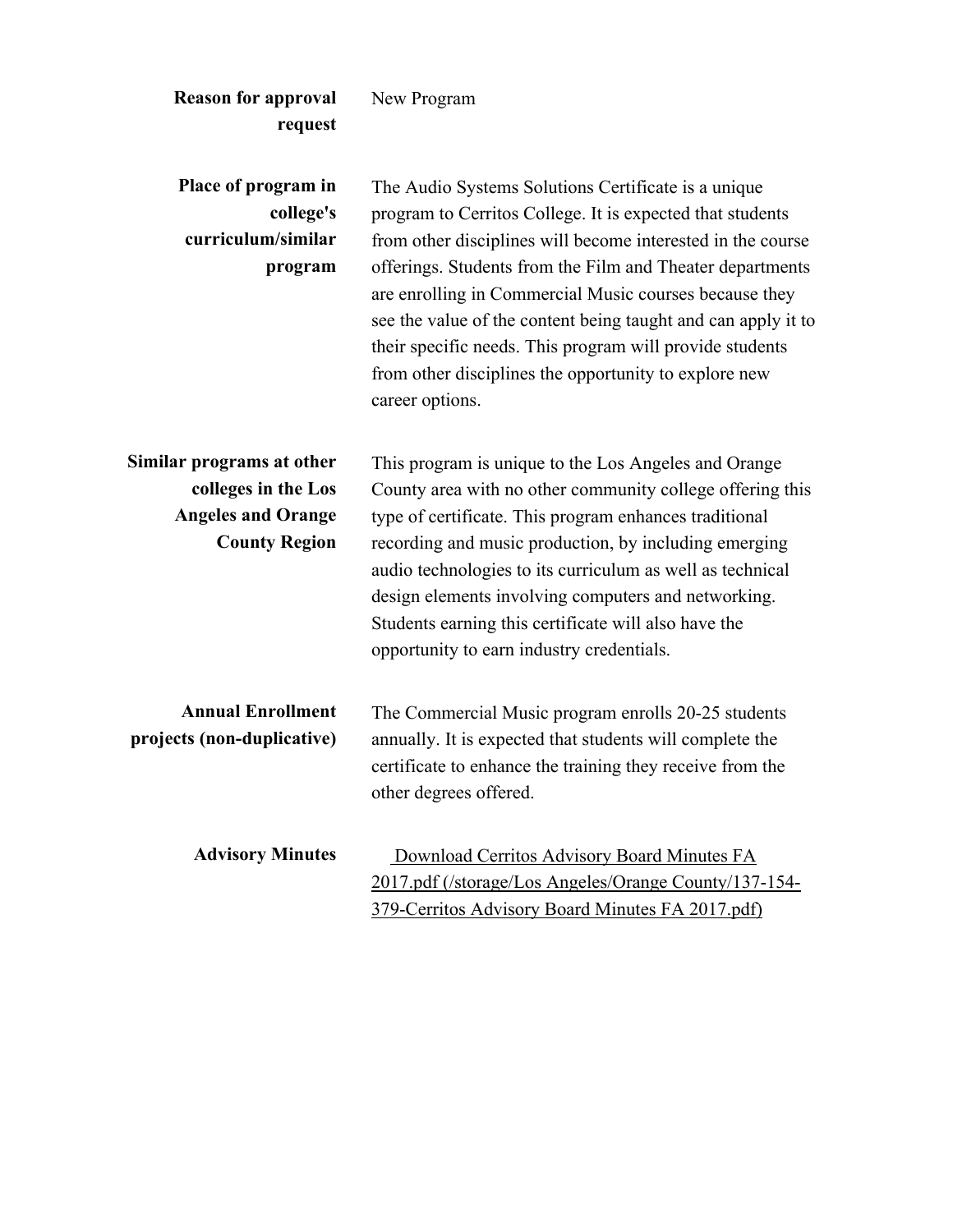

# **Audio Technologies Support and Installations**

**October 2017**

**Prepared by the Los Angeles/Orange County Center of Excellence for Labor Market Research**

### **Program Recommendation**

This report was compiled by the Los Angeles/Orange County Center of Excellence to provide regional labor market data for the program recommendation of audio technologies support and installations. This report is to help determine whether there is demand in the local labor market that is not being met by the supply from programs of study (CCC and non-CCC) that align with this occupation group.

Based on the data, the COE can determine that there may be an unmet need for workers in the field of the audio technologies support and installations in Los Angeles County. Reasons include:

- There are projected to be 2,055 annual job openings among jobs related to audio technologies support and installations over the next five years
- Between 2012-2015, there were an average of 298 annual award recipients, signaling a possible under-supply regionally
- Nearly half of all workers in this field have completed some community college coursework

Data included in this analysis represents the labor market demand for positions most closely related to **audio technologies support and installation**. Standard occupational classification (SOC) codes were chosen based on the national education level required for employment (associate degree and postsecondary certificate) as well as the proportion of current workers who hold a community college award or have had some community college training. This selection process narrows the labor market analysis to the most relevant employment opportunities for students with community college education and training.

The data tables below show traditional labor market information, including current and projected employment as well as annual average awards granted by community colleges in Orange County between 2012 and 2015. Employer job postings information was used to capture number of advertised jobs and job titles for occupations relevant to the field of study. Job postings should not be used to establish current job openings, because the numbers may include duplicate job postings or postings intended to gather a pool of applicants.

### **Occupation Codes and Descriptions**

Currently, there are three occupations in the standard occupational classification (SOC) system related to the study of audio technologies. The occupation titles and descriptions, as well as reported job titles are included in Exhibit 1.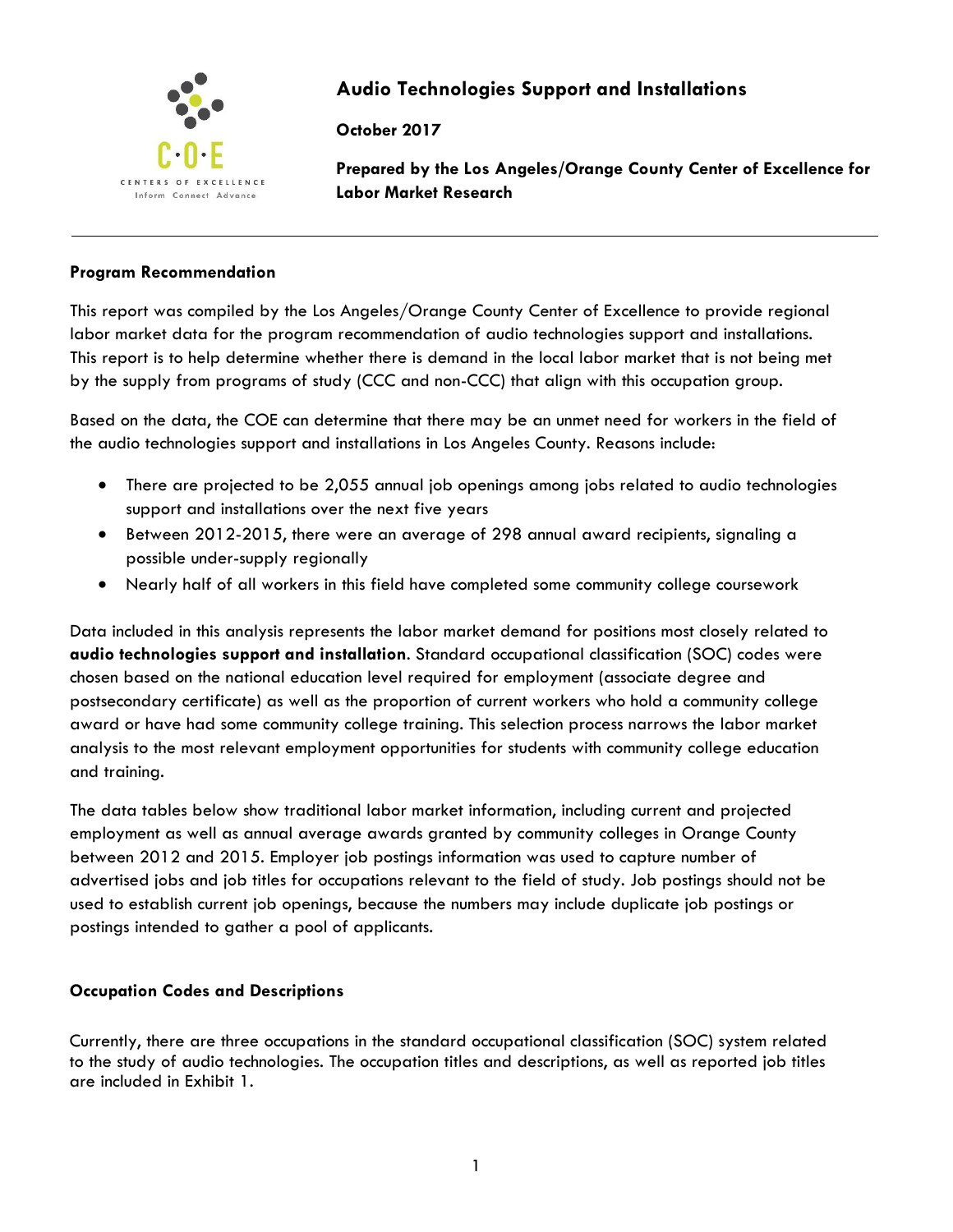| <b>SOC Code</b> | <b>Title</b>                                | <b>Description</b>                                                                                                                                                                                                                                                                                                                                                                                                                                                                  | <b>Sample of Reported</b><br><b>Job Titles</b>                                                                                                                                                                                                                                                        |
|-----------------|---------------------------------------------|-------------------------------------------------------------------------------------------------------------------------------------------------------------------------------------------------------------------------------------------------------------------------------------------------------------------------------------------------------------------------------------------------------------------------------------------------------------------------------------|-------------------------------------------------------------------------------------------------------------------------------------------------------------------------------------------------------------------------------------------------------------------------------------------------------|
| 27-4011         | Audio and Video<br>Equipment<br>Technicians | Set up, or set up and operate<br>audio and video equipment<br>including microphones, sound<br>speakers, video screens,<br>projectors, video monitors,<br>recording equipment,<br>connecting wires and cables,<br>sound and mixing boards, and<br>related electronic equipment<br>for concerts, sports events,<br>meetings and conventions,<br>presentations, and news<br>conferences. May also set up<br>and operate associated<br>spotlights and other custom<br>lighting systems. | Audio Technician, Audio<br>Visual Specialist, Audio<br>Visual Technician,<br>Audio/Visual Manager,<br><b>Broadcast Engineer,</b><br><b>Master Control</b><br>Operator (MCO),<br>Operations Technician,<br>Production Assistant,<br>Stagehand,<br>Videographer                                         |
| 27-4012         | <b>Broadcast</b><br>Technicians             | Set up, operate, and maintain<br>the electronic equipment used<br>to transmit radio and television<br>programs. Control audio<br>equipment to regulate volume<br>level and quality of sound<br>during radio and television<br>broadcasts. Operate<br>transmitter to broadcast radio<br>or television programs.                                                                                                                                                                      | Audio Engineer, Board<br>Operator, Broadcast<br><b>Engineer, Broadcast</b><br>Maintenance Engineer,<br><b>Broadcast Operations</b><br><b>Engineer, Broadcast</b><br>Technician, Engineer,<br><b>Master Control</b><br>Operator (MCO),<br><b>Master Control</b><br>Supervisor, Production<br>Assistant |
| 27-4014         | Sound<br>Engineering<br>Technicians         | Operate machines and<br>equipment to record,<br>synchronize, mix, or reproduce<br>music, voices, or sound effects<br>in sporting arenas, theater<br>productions, recording studios,<br>or movie and video<br>productions.                                                                                                                                                                                                                                                           | Audio Engineer, Audio<br>Operator, Broadcast<br>Engineer, Broadcast<br>Technician, Master<br>Control Operator,<br>Mixer, Recording<br>Engineer, Sound Editor,<br>Sound Engineer, Sound<br>Technician                                                                                                  |

# **Exhibit 1 – Occupations, descriptions and sample job titles**

Source: O\*NET Online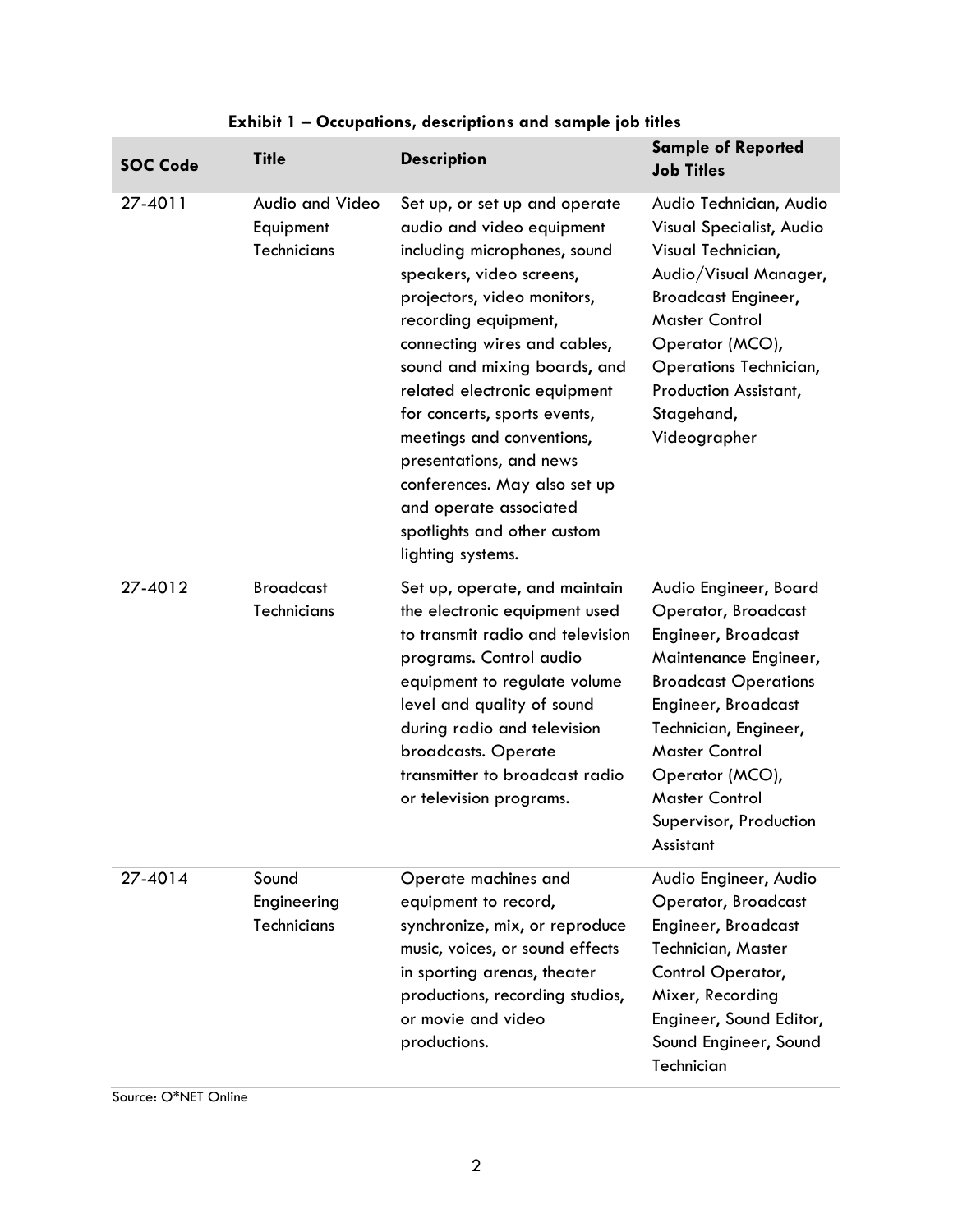### **Current and Future Employment**

In Los Angeles County, the number audio technology jobs is expected to increase by 8% over the next five years. More than 2,000 job opportunities will be available annually for this group of occupations through 2021 due to new job growth and replacement need (e.g., retirements). Exhibit 2 contains detailed employment projections data for these occupations.

| <b>SOC</b> | Occupation                                      | 2016<br><b>Jobs</b> | 2021<br>Jobs | $2016 -$<br>2021<br>Change | $2016 -$<br>2021 %<br>Change | Annual<br><b>Openings</b> |
|------------|-------------------------------------------------|---------------------|--------------|----------------------------|------------------------------|---------------------------|
| 27-4011    | Audio and Video<br><b>Equipment Technicians</b> | 10,997              | 12,091       | 1,094                      | 10%                          | 1,301                     |
| 27-4012    | <b>Broadcast Technicians</b>                    | 2,583               | 2,757        | 174                        | 7%                           | 286                       |
| 27-4014    | Sound Engineering<br>Technicians                | 4,446               | 4,651        | 205                        | 5%                           | 468                       |
|            |                                                 | 18,027              | 19,498       | 1,471                      | 8%                           | 2,055                     |

**Exhibit 2 – Five-year projections for audio technology jobs in Los Angeles County**

Source: Economic Modeling Specialists International (EMSI)

### **Earnings**

 $\overline{\phantom{a}}$ 

In Los Angeles County, the entry-level average wage for each of the three audio technology occupations (see Exhibit 3) is below the MIT Living Wage<sup>1</sup> estimate of \$14.48 per hour for a single adult. The average annual earnings for this occupation group (all levels of employment) in the region ranges from \$54,000 - \$76,000 per year, assuming full-time employment.

Exhibit 3 contains hourly wages and annual average earnings for these occupations. Entry-level hourly earnings is represented by the  $10<sup>th</sup>$  percentile of wages, median hourly earnings is represented by the  $50<sup>th</sup>$  percentile of wages, and experienced hourly earnings is represented by the  $90<sup>th</sup>$  percentile of wages, demonstrating various levels of employment.

**Exhibit 3 – Earnings for audio technologies in Los Angeles County, 2016-2021**

| <b>SOC</b> | Occupation                              | <b>Entry-Level</b><br>Hourly<br><b>Earnings</b> | Median<br>Hourly<br><b>Earnings</b> | <b>Experienced</b><br><b>Hourly</b><br><b>Earnings</b> | Average<br>Annual<br><b>Earnings</b> |
|------------|-----------------------------------------|-------------------------------------------------|-------------------------------------|--------------------------------------------------------|--------------------------------------|
| 27-4014    | Sound Engineering<br><b>Technicians</b> | \$14.28                                         | \$29.24                             | \$65.40                                                | \$76,000                             |

<sup>1</sup> MIT Living Wage Calculator. http://livingwage.mit.edu/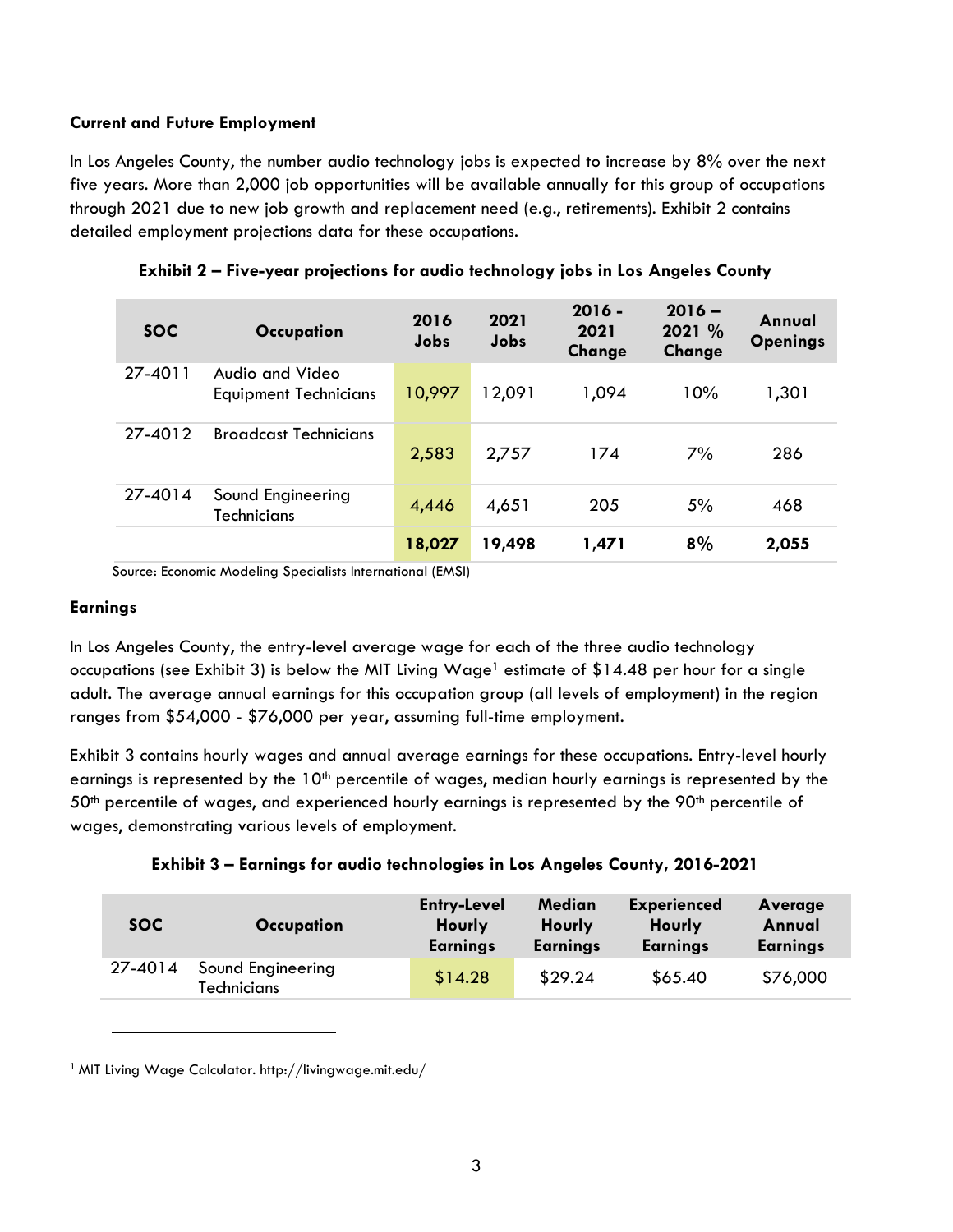|         | <b>AVERAGE</b>                                  | \$13.54 | \$25.91 | \$52.76 | \$61,000 |
|---------|-------------------------------------------------|---------|---------|---------|----------|
| 27-4011 | Audio and Video<br><b>Equipment Technicians</b> | \$13.10 | \$24.18 | \$46.78 | \$56,000 |
| 27-4012 | <b>Broadcast Technicians</b>                    | \$13.24 | \$24.32 | \$46.11 | \$54,000 |

Source: Economic Modeling Specialists International (EMSI)

### **Employer Job Postings**

In this research brief, real-time labor market information is used to provide a more nuanced view of the current job market, as it captures job advertisements for occupations relevant to the field of study. Employer job postings are consulted to understand who is employing audio technology occupations, and what they are looking for in potential candidates. To identify job postings related to audio technology jobs, the three SOC codes used throughout this report were used as search terms.

### *Top Occupations*

In 2016, there were 654 employer postings for audio technology jobs. Nearly half of the postings (44%) were for audio and video equipment technicians (288 job postings). There were 744 job postings for the same cluster of occupations in 2015, and 533 job postings in 2014.

| <b>SOC Code</b>                            | Occupation                            | Job Postings,<br><b>Full Year 2016</b> |  |
|--------------------------------------------|---------------------------------------|----------------------------------------|--|
| 27-4011                                    | Audio and Video Equipment Technicians | 288                                    |  |
| 27-4012                                    | <b>Broadcast Technicians</b>          | 201                                    |  |
| 27-4014                                    | Sound Engineering Technicians         | 165                                    |  |
| Source: Labor Insight/Jobs (Burning Glass) |                                       |                                        |  |

### **Exhibit 4 – Top occupations in job postings (n=654)**

### *Top Titles*

The top job titles for employers posting ads for audio technology jobs are listed in exhibit 5. AV Technician/Installation Technician was mentioned as the job title in 21% of all relevant job postings (139 postings).

| <b>Title</b>                          | <b>Job Postings,</b><br><b>Full Year 2016</b> |
|---------------------------------------|-----------------------------------------------|
| AV Technician/Installation Technician | 139                                           |
| <b>Production Assistant</b>           | 54                                            |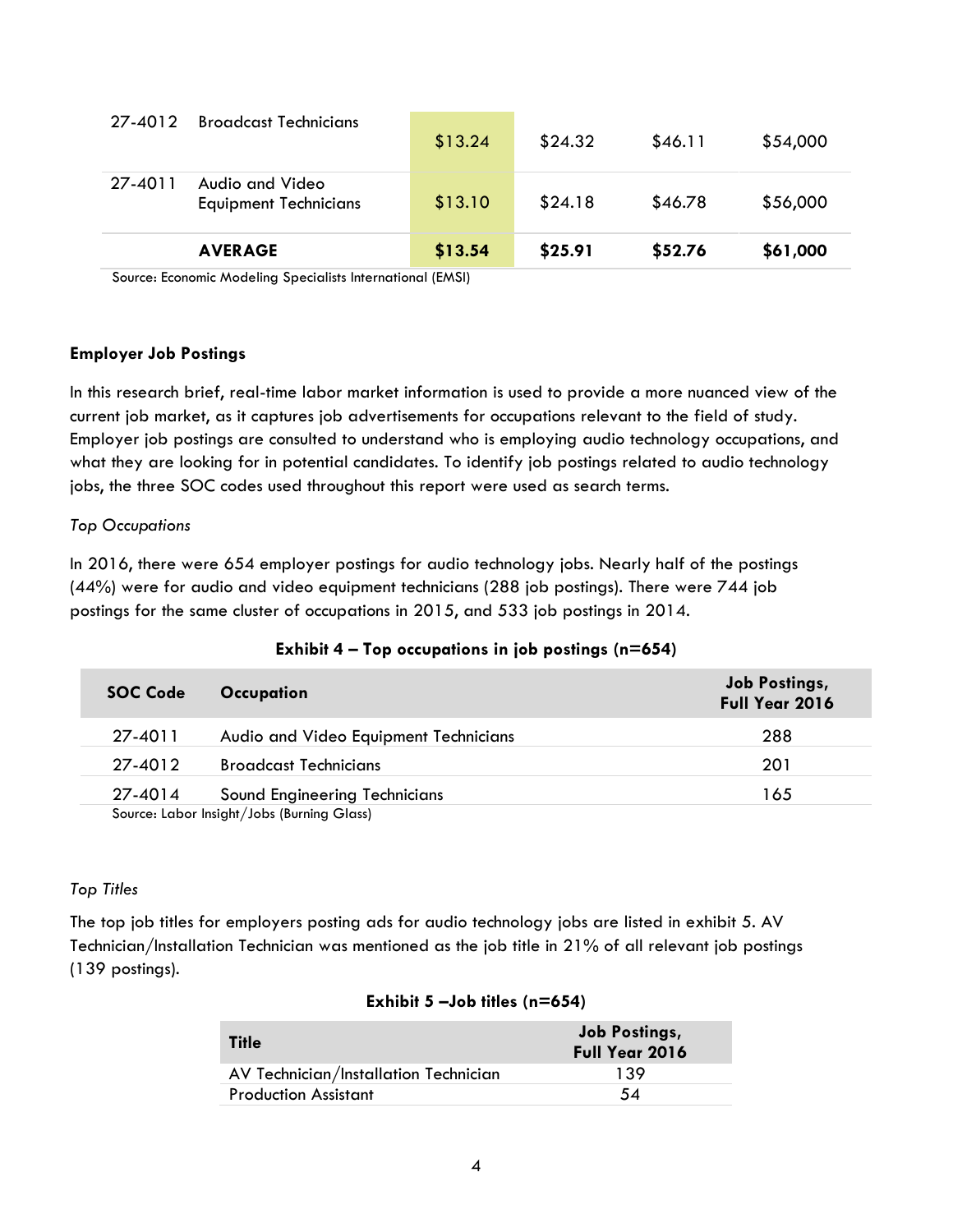| <b>Board Operator</b>                      | 40 |
|--------------------------------------------|----|
| Theater/Stage Technician                   | 25 |
| AV Engineer                                | 13 |
| <b>Broadcast Engineer</b>                  | 13 |
| Audio/Sound Engineer                       | 21 |
| <b>Master Control Operator</b>             | 10 |
| Sound Mixer/Boom Operator                  | 9  |
| <b>Broadcast Technician</b>                | 8  |
| Source: Labor Insight/Jobs (Burning Glass) |    |

### *Top Employers*

Exhibit 6 lists the major employers hiring professionals in the field of audio technologies. Top employers postings job ads included PSAV Presentation Services, CBS Broadcasting, California State University, Fox and NBC. The top worksite cities in the region for these occupations were Los Angeles, Burbank, El Segundo, Culver City and Glendale.

| <b>Employer</b>                    | <b>Job Postings,</b><br>Full Year 2016 |
|------------------------------------|----------------------------------------|
| <b>PSAV Presentation Services</b>  | 58                                     |
| <b>CBS Broadcasting</b>            | 24                                     |
| <b>California State University</b> | 14                                     |
| Fox                                | 14                                     |
| <b>NBC</b>                         | 14                                     |
| Disney                             | 11                                     |
| <b>DreamWorks</b>                  | 11                                     |
| iHeartMedia, Inc.                  | 10                                     |
| Time Warner                        | 9                                      |
| AT&T                               | 8                                      |

#### **Exhibit 6 – Top employers (n=389)**

Source: Labor Insight/Jobs (Burning Glass)

### *Advertised Education Levels*

Exhibit 7 displays the education level requested by employers in online job ads. The majority of employers were looking for a candidate with a high school diploma or vocational training. Approximately 57% of job postings did not specify a level of education.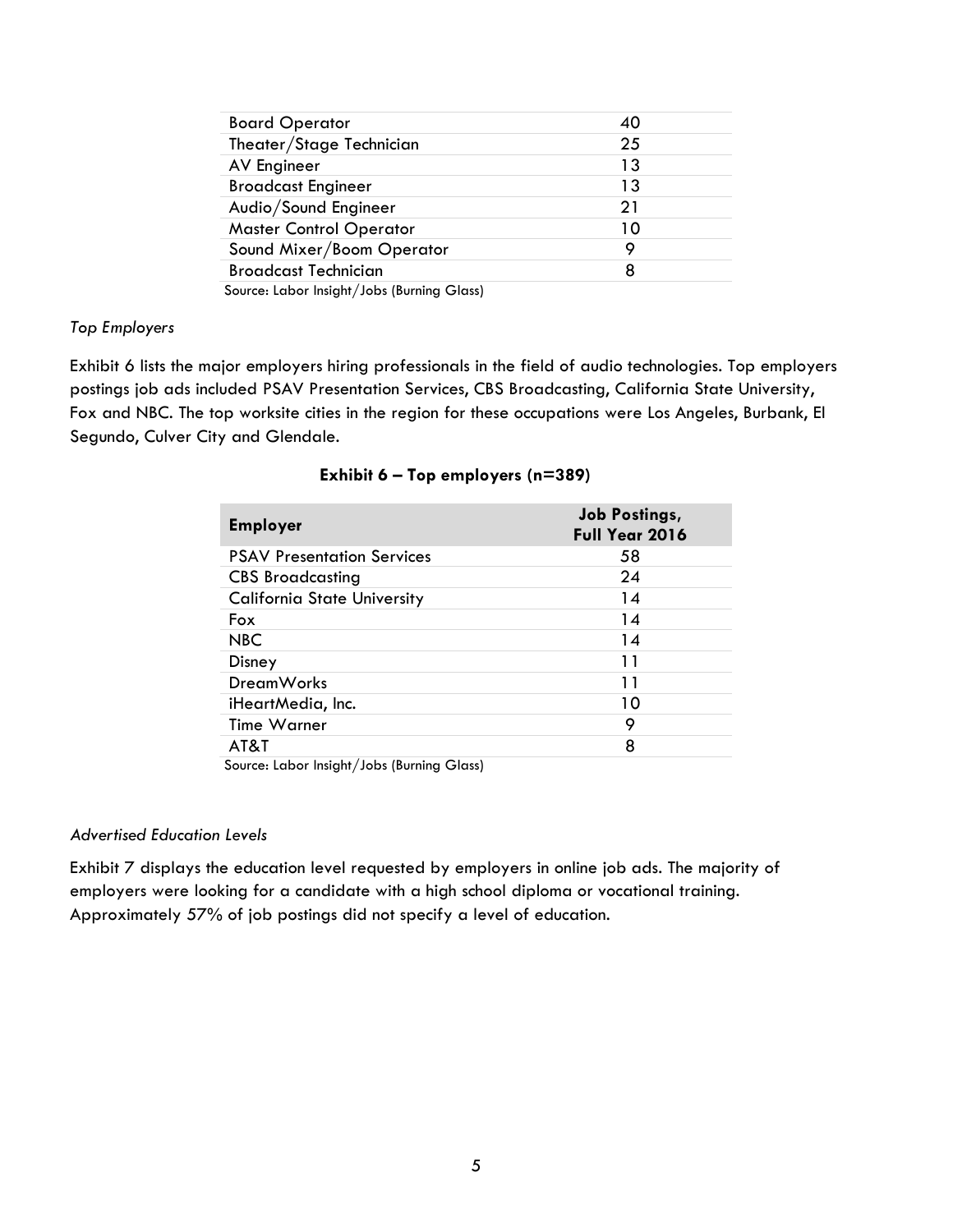# **Exhibit 7 – 2016 Online job ads with minimum advertised education requirements for audio technology jobs (n=280)**





### **Industry Concentration**

Audio technology jobs in Los Angeles County are most often found in the motion picture and video production industry (7% of total jobs in the industry). Exhibit 8 shows the industries that are the largest employers of audio technology jobs in the region.

| <b>NAICS</b><br>$(6-Digit)$ | <b>Industry</b>                                                   | <b>Occupation</b><br><b>Group Jobs in</b><br>Industry | % of Occupation<br><b>Group in Industry</b> |
|-----------------------------|-------------------------------------------------------------------|-------------------------------------------------------|---------------------------------------------|
| 512110                      | Motion Picture and Video Production                               | 9,482                                                 | 53%                                         |
| 515120                      | <b>Television Broadcasting</b>                                    | 1,793                                                 | 10%                                         |
| 711510                      | Independent Artists, Writers, and<br>Performers                   | 837                                                   | 5%                                          |
| 512191                      | <b>Teleproduction and Other</b><br><b>Postproduction Services</b> | 575                                                   | 3%                                          |
| 512240                      | Sound Recording Studios                                           | 541                                                   | 3%                                          |
| 512230                      | <b>Music Publishers</b>                                           | 354                                                   | 2%                                          |

**Exhibit 8 – Industries with the largest number of audio technology jobs, 2016**

### **Education and Training**

Exhibit 9 shows the typical entry-level education requirement for the occupations of interest, along with the typical on-the-job training, and percentage of workers in the field who hold a community college award or have completed some postsecondary courses. Nearly half of the workforce in all three occupations have completed some community college education as their highest level of education.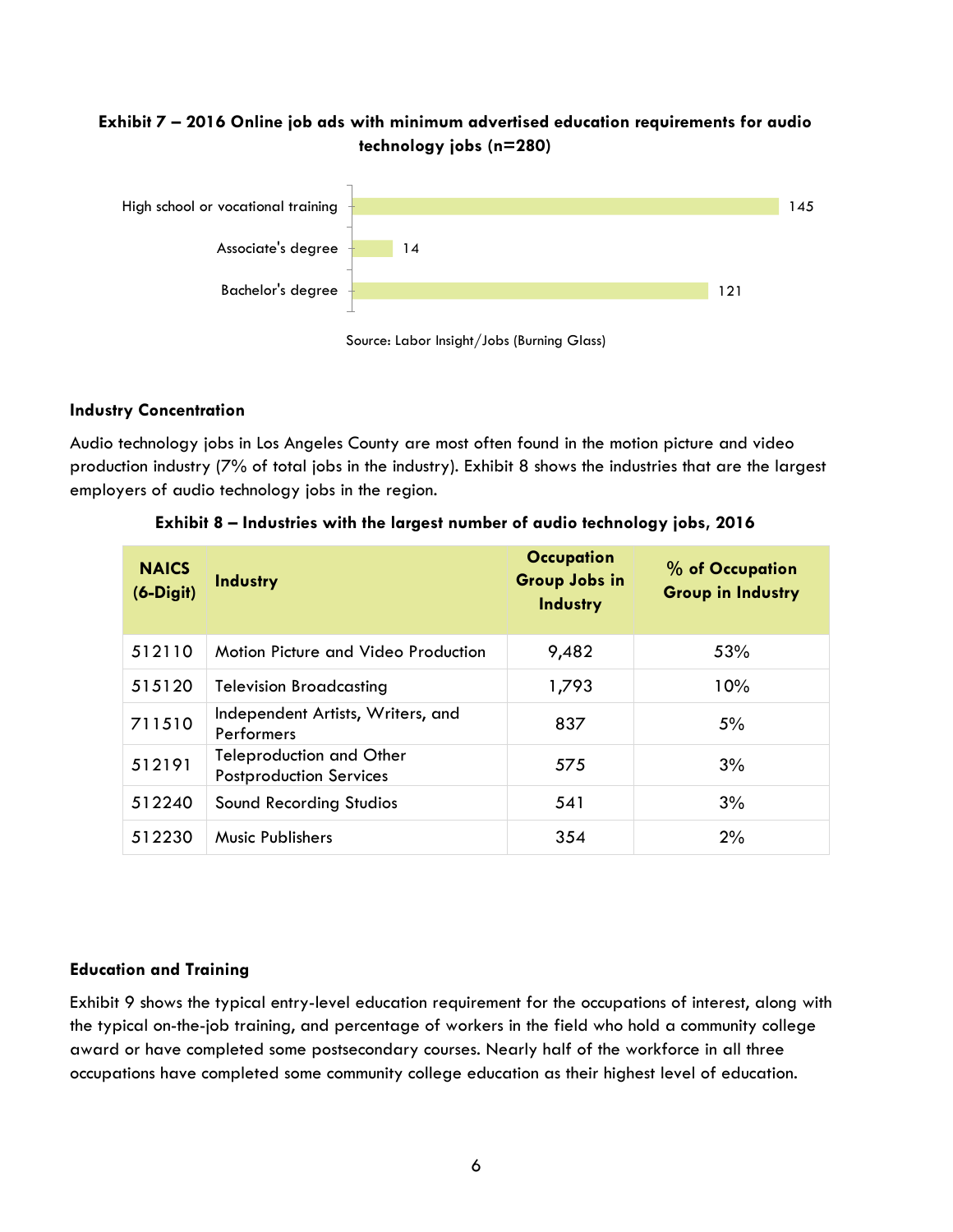| <b>SOC</b> | <b>Occupation</b>                               | <b>Typical entry-</b><br>level<br>education | Typical on-the-<br>job training    | % of Community<br><b>College Award</b><br><b>Holders or Some</b><br><b>Postsecondary</b><br><b>Coursework</b> |
|------------|-------------------------------------------------|---------------------------------------------|------------------------------------|---------------------------------------------------------------------------------------------------------------|
| 27-4011    | Audio and Video<br><b>Equipment Technicians</b> | Postsecondary<br>nondegree<br>award         | Short-term on-<br>the-job training | 45%                                                                                                           |
| 27-4012    | <b>Broadcast Technicians</b>                    | Associate<br>degree                         | Short-term on-<br>the-job training | 45%                                                                                                           |
| 27-4014    | Sound Engineering<br><b>Technicians</b>         | Postsecondary<br>nondegree<br>award         | Short-term on-<br>the-job training | 45%                                                                                                           |

# **Exhibit 9 – Education and training requirements 2015-2020**

Source: Economic Modeling Specialists International, Bureau of Labor Statistics Employment Projections (Educational Attainment)

Currently, there are six community colleges in Los Angeles County that train students in programs related to audio technology. Exhibit 10 displays the headcount and annual average community college awards for each of the colleges training in this field. Headcount is the actual number of students enrolled, regardless of credit hours. It is also important to note that an award is not equivalent to a single person in search of a job opening, since a student may earn more than one award (e.g. an associate degree and a certificate).

Between 2012-2015, the total annual average community college awards conferred was 298 (30 associate degrees and 268 certificates) across one program: Commercial Music (1005.00).

| 1005.00 - Commercial Music |                  |                                                  |                                   |                                  |                                    |                              |   |
|----------------------------|------------------|--------------------------------------------------|-----------------------------------|----------------------------------|------------------------------------|------------------------------|---|
| College                    | <b>Headcount</b> | <b>CCC</b><br><b>Associate</b><br><b>Degrees</b> | <b>CCC</b><br><b>Certificates</b> | <b>Total CC</b><br><b>Awards</b> | <b>Program Title</b>               | AA<br><b>or</b><br><b>AS</b> | C |
| Cerritos                   | 94               |                                                  |                                   |                                  | <b>Commercial Music</b>            | X                            |   |
|                            |                  |                                                  |                                   |                                  | <b>Commercial Music Production</b> |                              | X |
| Citrus                     | 550              | 19                                               | 41                                | 60                               | Recording Technology               | $\mathsf{X}$                 |   |
|                            |                  |                                                  |                                   |                                  | Audio Recording Technology         |                              | X |
| LA City                    | 487              | N/A                                              | 139                               | 139                              | Instrumental Performer             |                              | X |
|                            |                  |                                                  |                                   |                                  | Music Copyist                      |                              | X |
|                            |                  |                                                  |                                   |                                  | Orchestrator/Arranger              |                              | X |
|                            | 187              | N/A                                              |                                   |                                  | Music Media                        |                              | X |
|                            |                  |                                                  |                                   |                                  | <b>Music Performance</b>           |                              | X |
|                            |                  |                                                  |                                   |                                  | <b>Music Songwriting</b>           |                              | X |
| LA Harbor                  |                  |                                                  |                                   |                                  | Music Theory                       |                              | X |
|                            |                  |                                                  |                                   |                                  | <b>Music Arranging</b>             |                              | X |
|                            |                  |                                                  |                                   |                                  | <b>Music Recording Arts</b>        |                              | X |
|                            | 348              | $\overline{2}$                                   | 11                                | 13                               | Instrumental/Vocal Performer       |                              | X |
| LA Valley                  |                  |                                                  |                                   |                                  | <b>Music Notation</b>              |                              | X |

# **Exhibit 10 –CCC Student Awards (by TOP and College), 2012-2015 (Average)**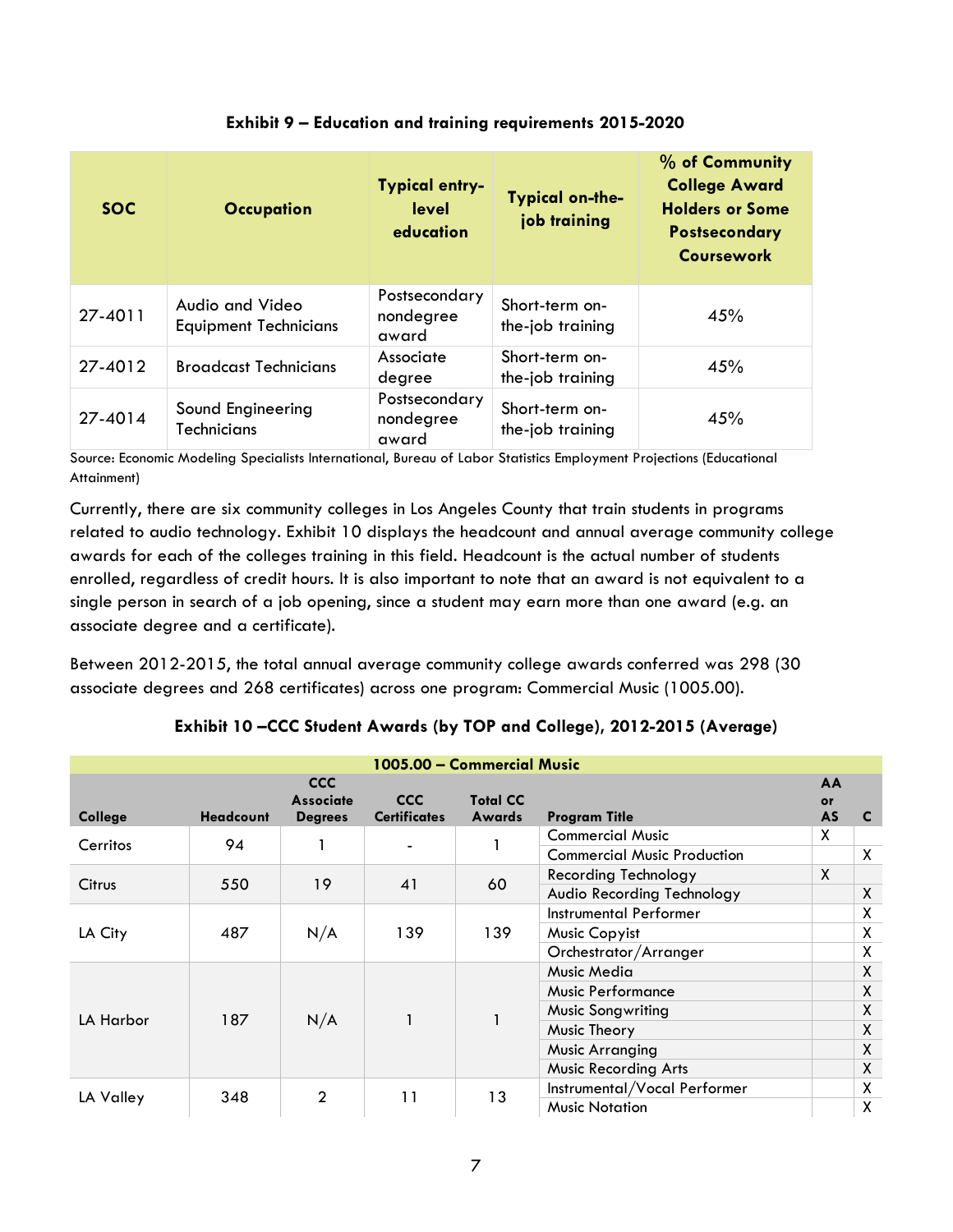|              |       |                          |                          |                          | <b>Commercial Music</b>             | X                        |                          |
|--------------|-------|--------------------------|--------------------------|--------------------------|-------------------------------------|--------------------------|--------------------------|
|              |       |                          |                          |                          | <b>Jazz Studies</b>                 |                          | X                        |
|              |       |                          |                          |                          | Composer/Arranger                   | $\mathsf{X}$             | X                        |
|              |       |                          |                          |                          | Music Performance - Instrumentalist |                          | $\mathsf{X}$             |
|              |       |                          |                          |                          | Concentration                       |                          |                          |
|              |       |                          |                          |                          | Music Performance - Vocalist        |                          | $\mathsf{X}$             |
|              |       |                          |                          |                          | Concentration                       |                          |                          |
|              |       |                          |                          |                          | Music Production - Music Technology |                          | $\mathsf{X}$             |
| Long Beach   | 521   | 9                        | 76                       | 85                       | Concentration                       |                          |                          |
|              |       |                          |                          |                          | Music Production -                  |                          | $\mathsf{X}$             |
|              |       |                          |                          |                          | Songwriter/Producer Concentration   |                          |                          |
|              |       |                          |                          |                          | Audio Production - Record Producer  | $\mathsf{X}$             | $\mathsf{X}$             |
|              |       |                          |                          |                          | Concentration                       |                          |                          |
|              |       |                          |                          |                          | Audio Production - Recording        |                          | X                        |
|              |       |                          |                          |                          | <b>Engineer Concentration</b>       |                          |                          |
| Compton      | 86    | $\overline{\phantom{a}}$ | $\overline{\phantom{a}}$ | $\overline{\phantom{a}}$ | $\overline{a}$                      | $\overline{\phantom{a}}$ | $\blacksquare$           |
| East LA      | 163   |                          |                          |                          | $\overline{a}$                      | $\overline{\phantom{a}}$ | -                        |
| Glendale     | 90    |                          |                          | $\overline{\phantom{0}}$ | $\overline{\phantom{a}}$            | $\overline{\phantom{a}}$ |                          |
| LA Mission   |       |                          |                          |                          | $\blacksquare$                      | $\overline{\phantom{a}}$ | -                        |
| LA Pierce    | 215   |                          |                          | -                        | $\overline{\phantom{a}}$            | $\overline{\phantom{a}}$ | $\overline{\phantom{a}}$ |
| LA Southwest | 13    | $\overline{\phantom{a}}$ | $\overline{\phantom{a}}$ | ٠                        | $\blacksquare$                      | $\blacksquare$           | $\blacksquare$           |
| Pasadena     | 12    | $\overline{\phantom{a}}$ | $\overline{\phantom{a}}$ | $\overline{\phantom{a}}$ | $\overline{\phantom{a}}$            | $\overline{\phantom{a}}$ | $\overline{\phantom{a}}$ |
| West LA      | 6     |                          |                          |                          | $\blacksquare$                      | $\blacksquare$           | $\blacksquare$           |
| <b>TOTAL</b> | 2,773 | 30                       | 268                      | 298                      |                                     |                          |                          |

Source: California Community Colleges Chancellor's Office MIS Data Mart

Regional supply data shows that there is a supply of students who have completed program(s) in non-California community college institutions. The following institutions have awarded the following:

Argosy University-The Art Institute of California-Hollywood: 0 Average Annual Associate degrees

Argosy University-The Art Institute of California-Los Angeles: 4 Average Annual Associate degrees

### **Student Outcomes**

The CTE LaunchBoard provides student outcome data on the effectiveness of CTE programs. The following student outcome information was collected from exiters of the Commercial Music Taxonomy of Program (TOP) code (1005.00) in Los Angeles County for the 2014-15 academic year.

- The median annual wage after program completion is \$12,175
- 14% of students are earning a living wage
- 56% of students are employed within six months after completing a program

Source: CTE LaunchBoard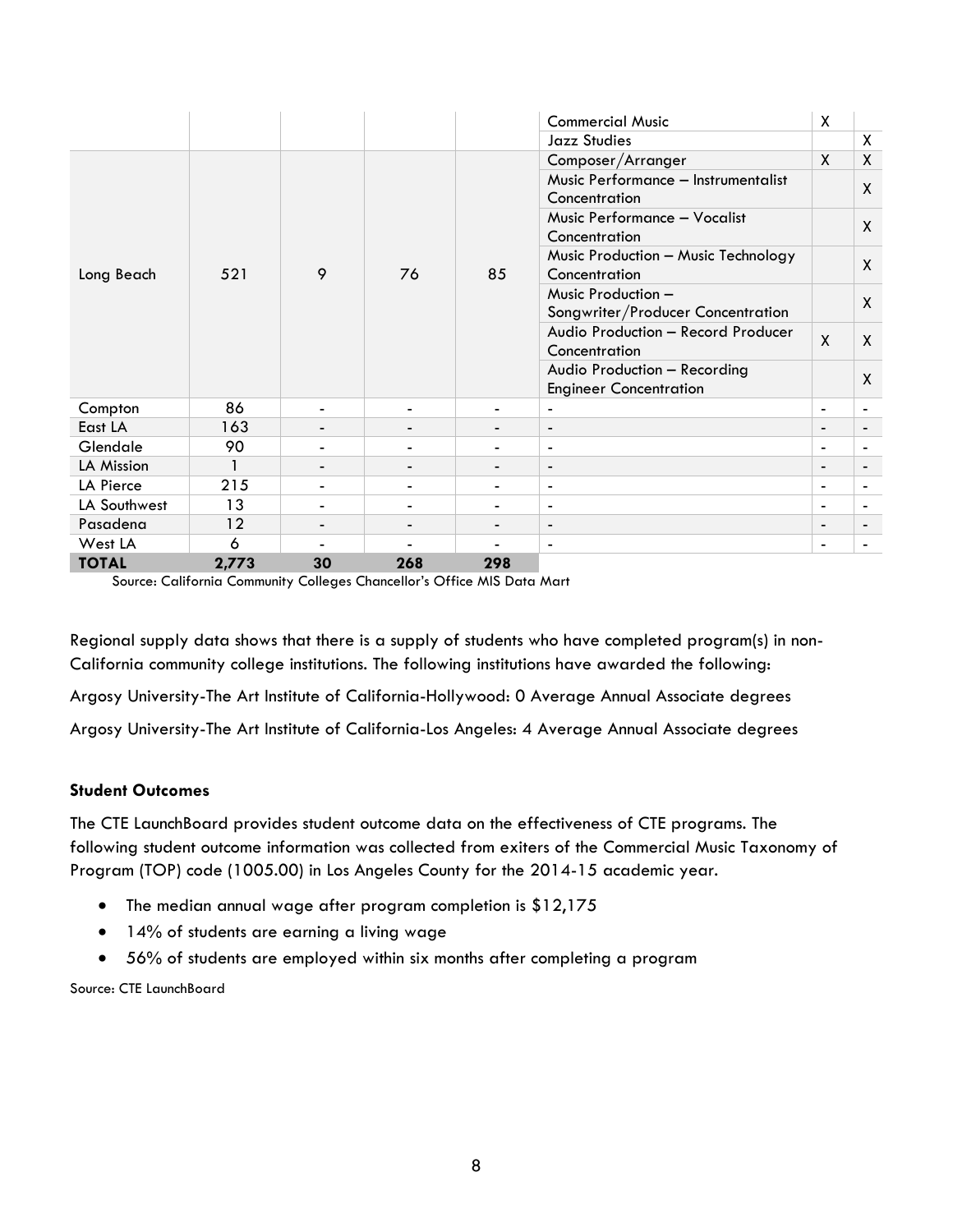#### **Sources**

O\*Net Online, Labor Insight/Jobs (Burning Glass), Economic Modeling Specialists International (EMSI), MIT Living Wage Calculator, Bureau of Labor Statistics (BLS) Education Attainment, California Community Colleges Chancellor's Office Management Information Systems (MIS) Data Mart, CTE LaunchBoard, Statewide CTE Outcomes Survey, Employment Development Department Unemployment Insurance Dataset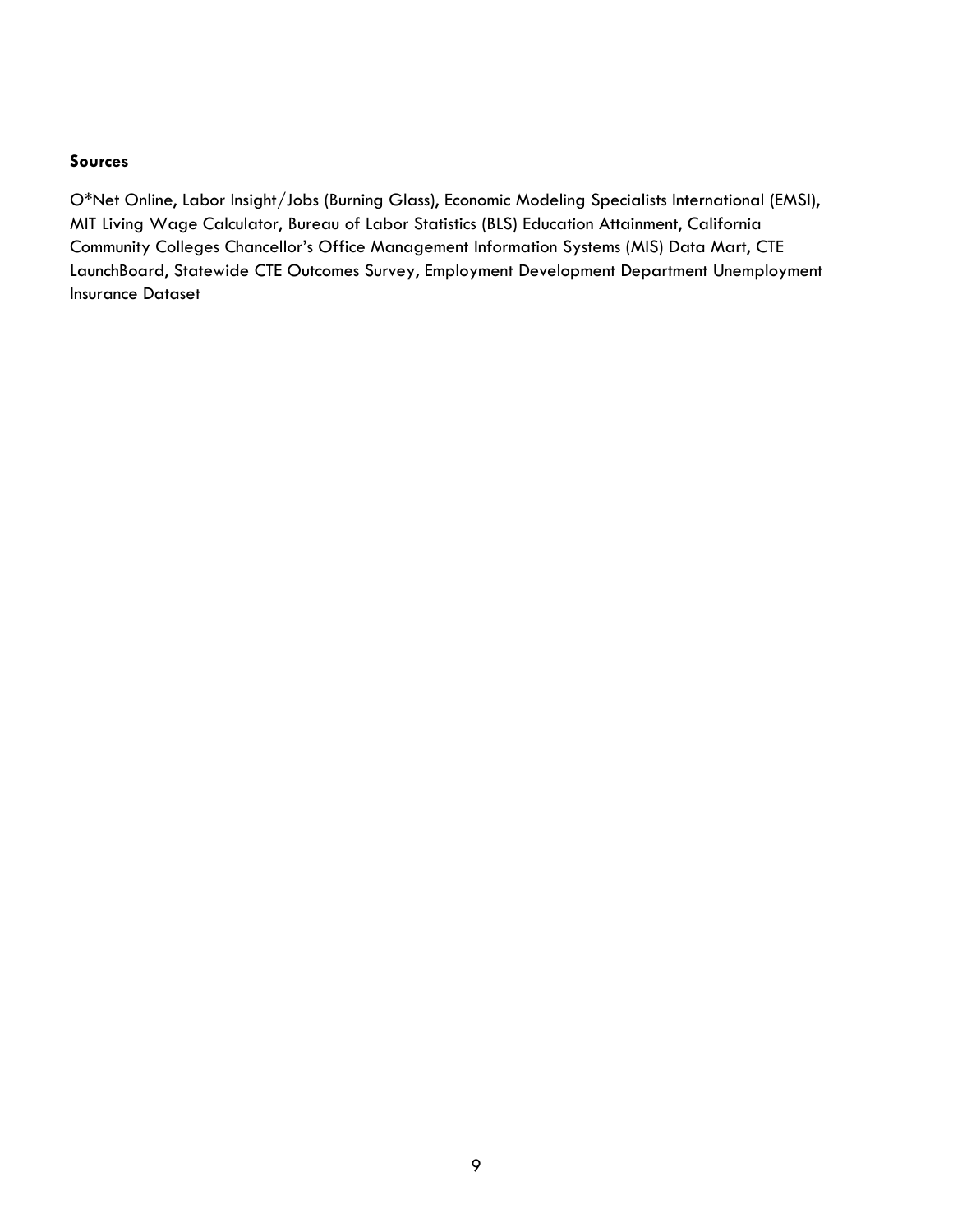Commercial Music Advisory Board Fall 2017 Meeting

Advisory Board Minutes October 11, 2017 07:00pm – 08:00pm Cerritos College Campus

Members Present:

Barry Rudolph Instructor at Musician's Institute, Hollywood, CA

Amilcar "PRO" Welton CEO CREATE.Management Firm

Benjamin Maas President Fifth Circle Audio

Patrick Killianey Network Applications Engineer Yamaha Professional Audio Division

Marcel Mauceri Technical Sales Specialist | NUAGE Steinberg | Yamaha

Javad Butah Brand Manager/SouthWest Ableton Inc.

### Agenda:

- 1. Emerging technologies and student training
- 2. Additional courses needed
- 3. Importance of industry certification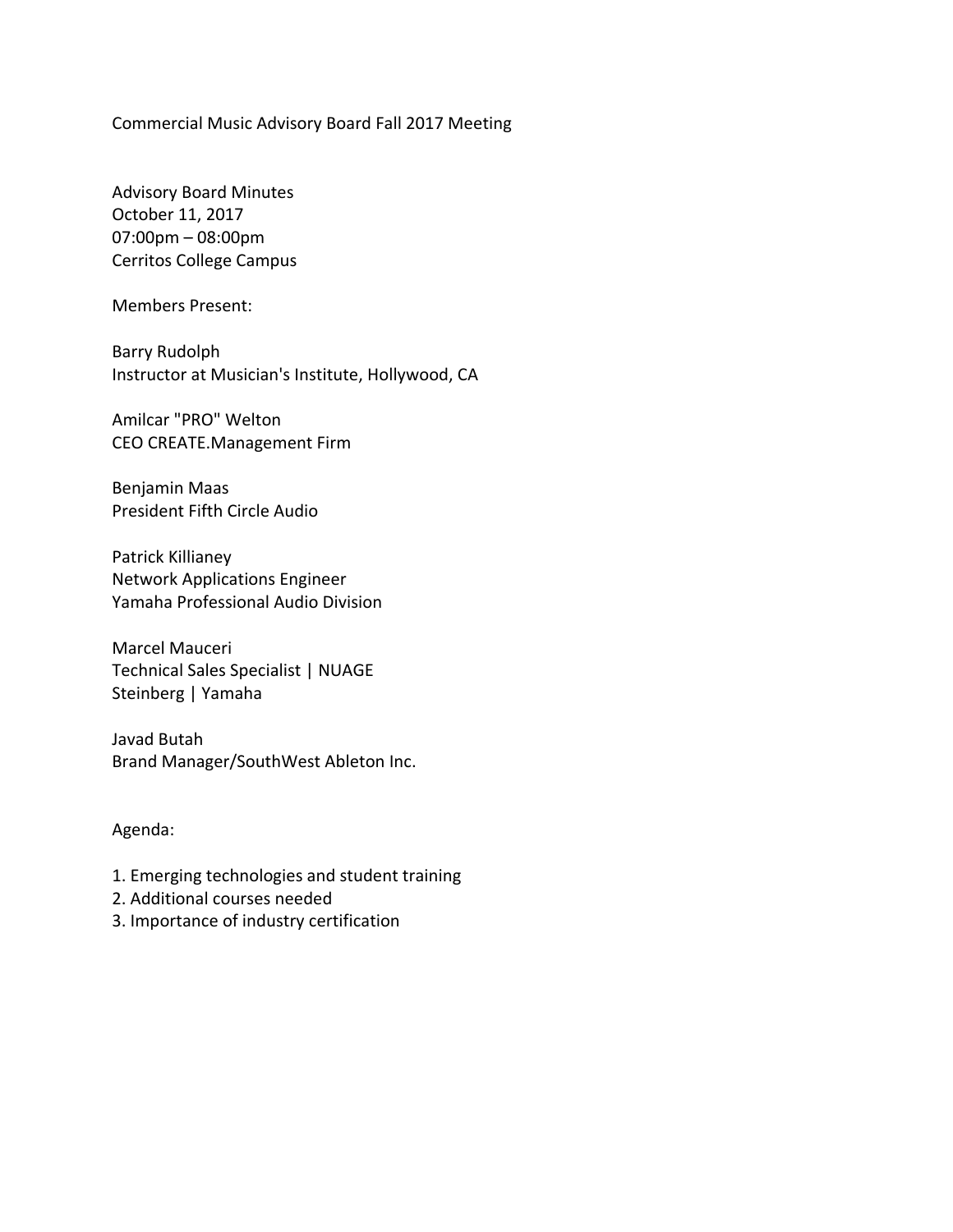## Discussion:

# 1. Emerging technologies and student training

Ben stressed the importance that program teach students current and new technologies in their courses. Understanding digital consoles is essential in live sound production as well as digital audio routing. Javad added that several of Ableton user have informed him that the work they do with artists goes beyond producing sounds. These users must assist artists with their computer systems and be able to handle computer issues in stressful situations. Ben added that the primary quality he looks in new hires is their ability to problem solve. Patrick and Marcel stated that Yamaha has made a full commitment to the Dante audio networking platform and that many other companies are doing so as well. They both feel that Dante Certification will be essential for students seeing employment. Barry mentioned that students need to have a deep understanding of computer systems. These days studios want engineers that can fix and maintain computers as well as use them. Amilcar added that several of the artists he represents are looking for assistants that can not only use the software but can also service the computers and recording technology.

# 2. Additional courses needed

At the very least, the committee suggested a course that focuses on audio technologies such as computer maintenance and troubleshooting. They also suggested adding audio networking to the curriculum. Students do not need to be networking engineers, but they need to understand the basics of wiring a network and how switches work. While Dante is the fastest growing audio networking platform, Patrick suggested that students be made aware of other protocols such as AVB. They all are the same fundamentally, but it is important to understand the differences. Patrick offered a series of YouTube videos that cover the essentials of audio networking that he produced to the program. Ben stressed again that troubleshooting is critical. He said that students should be put in scenarios where nothing works and they have a time limit to fix the problem. Barry suggested that the students take computer courses that focus on hardware and operating systems if they exist on campus. Patrick added that many computer courses offered by IT programs focus on enterprise systems and networks and might be too advanced for what students need for entry-level audio technician positions.

# 3. Importance of industry certification

Marcel stated that industry certification is important but it depends on the certification. While many programs focus on offering Avid Pro Tools certification, it is not enough for employment, according to Ben. Barry added that the Avid Certified Systems Engineer might be more useful since that it is a technical certification and shows that students can service Pro Tools systems and hardware. Marcel said that the Certified Technology Specialist (CTS) certification offered by Avixa (formerly InfoComm) is recognized by companies such as Crestron, Extron, AMX, and other A/V companies. Patrick added that the Dante Certification is free and can be completed online. He recommended that the school encourage students to earn at least the Level 1